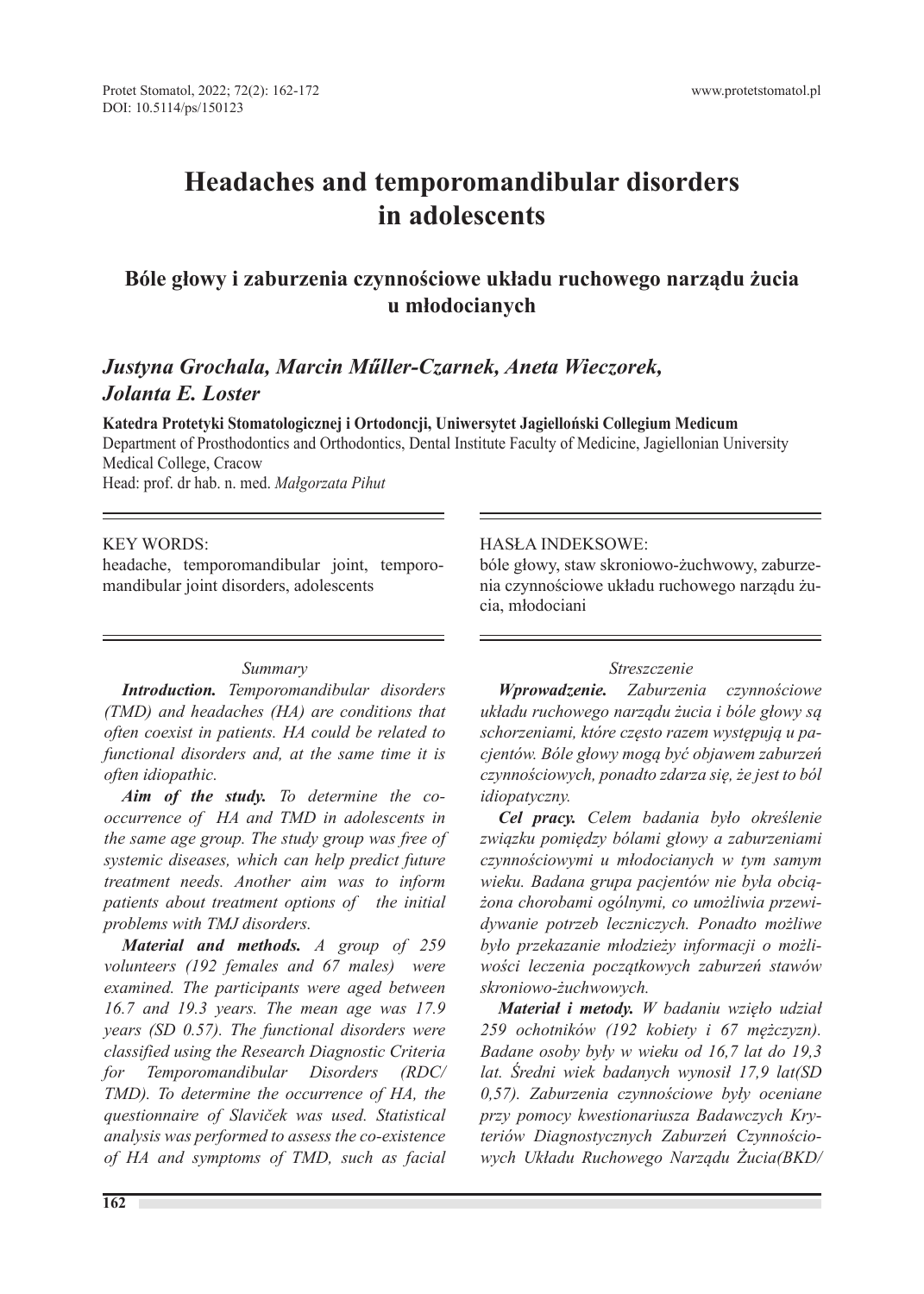*pain, pain in the temporomandibular region, and muscle spasm.*

*Results. Fifteen participants (5.79%) (group II of RDC/TMD) were diagnosed with a painless form of TMD, while 54 volunteers (20.85%) (group I or III) were diagnosed with pain-related TMD. Facial pain was reported by 22 subjects with functional disorders. Those diagnosed with TMD suffered from HA with statistically higher frequency (p<0.001). This problem was more common among females.*

*Conclusions. The correlation between HA and TMD in adolescents was thus confirmed, with females being more frequently affected.*

## **Introduction**

Temporomandibular disorders (TMD) can manifest themselves with various signs and symptoms, such as pain and disability in the temporomandibular joint or in the masticatory muscles.1 The symptoms affect the face and neck areas: the temporal, occipital, and frontal areas of the head. The pain appears in the preauricular or auricular areas.2 Similar symptoms could also be related to headaches (HA) rather than to TMD. The type of chronic pain is common in patients with TMD and is usually the only masticatory system symptom. The frequency, duration of pain, intensity, and location of HA may vary between patients.

There are a number of questionnaires to evaluate headaches, e.g. International Headache Society (IHS) questionnaire, $3$  the second edition of the International Classification of Headache Disorders (ICHD-II), International

PROTETYKA STOMATOLOGICZNA, 2022; 72, 2 **163**

*ZCURNŻ), bóle głowy oceniano za pomocą kwestionariusza prof. Slavička. Została przeprowadzona analiza statystyczna aby określić związek pomiędzy występowaniem bólów głowy a zaburzeniami czynnościowymi, takimi jak: ból twarzy, ból w okolicy stawów skroniowo-żuchwowych, przykurcz mięśni.*

*Wyniki. U 15 uczestników badania(5.79% grupa II BKD/ZCURNŻ) zdiagnozowana została bezbólowa postać zaburzeń czynnościowych, u 54 osób(20,85% grupa I lub III) zdiagnozowano postać bólową zaburzeń czynnościowych. Ból twarzy występował u 22 osób z zaburzeniami czynnościowymi. Osoby, u których zostały zdiagnozowane zaburzenia czynnościowe, statystycznie częściej cierpiały z powodu występowania bólu głowy(p<0,001). Problem ten częściej dotyczył kobiet.*

*Wnioski. Potwierdzono korelację pomiędzy bólami głowy a zaburzeniami czynnościowymi u młodocianych z częstszym występowaniem zaburzeń wśród kobiet.*

Classification of Headaches Disorders,  $3<sup>rd</sup>$  edition (ICHD-3)<sup>4</sup> and Slaviček's questionnaire.5 *Stovner* et al. estimated that HA affects as many as 50% of people living in Europe.6 The prevalence of primary HA is probably still at 50%, as confirmed by recent Estonian studies.7

The correlation between TMD and HA has been investigated by various researchers. *Nazeri* et al. observed a connection between TMD, depression, and migraine.8,9 The association between migraine and TMD was also examined by *Magnusson* and *Carlsson* who observed a co-existence of HA and TMD: patients with TMD, especially females, more often suffered from HA than the control group.10 The study of *Ballegaard* et al. performed on a group of 99 volunteers showed that 56.1% of patients with HA had TMD.<sup>11</sup> The correlation between TMD and HA was examined by *Gonçalves* et al., who confirmed the higher frequency of TMD in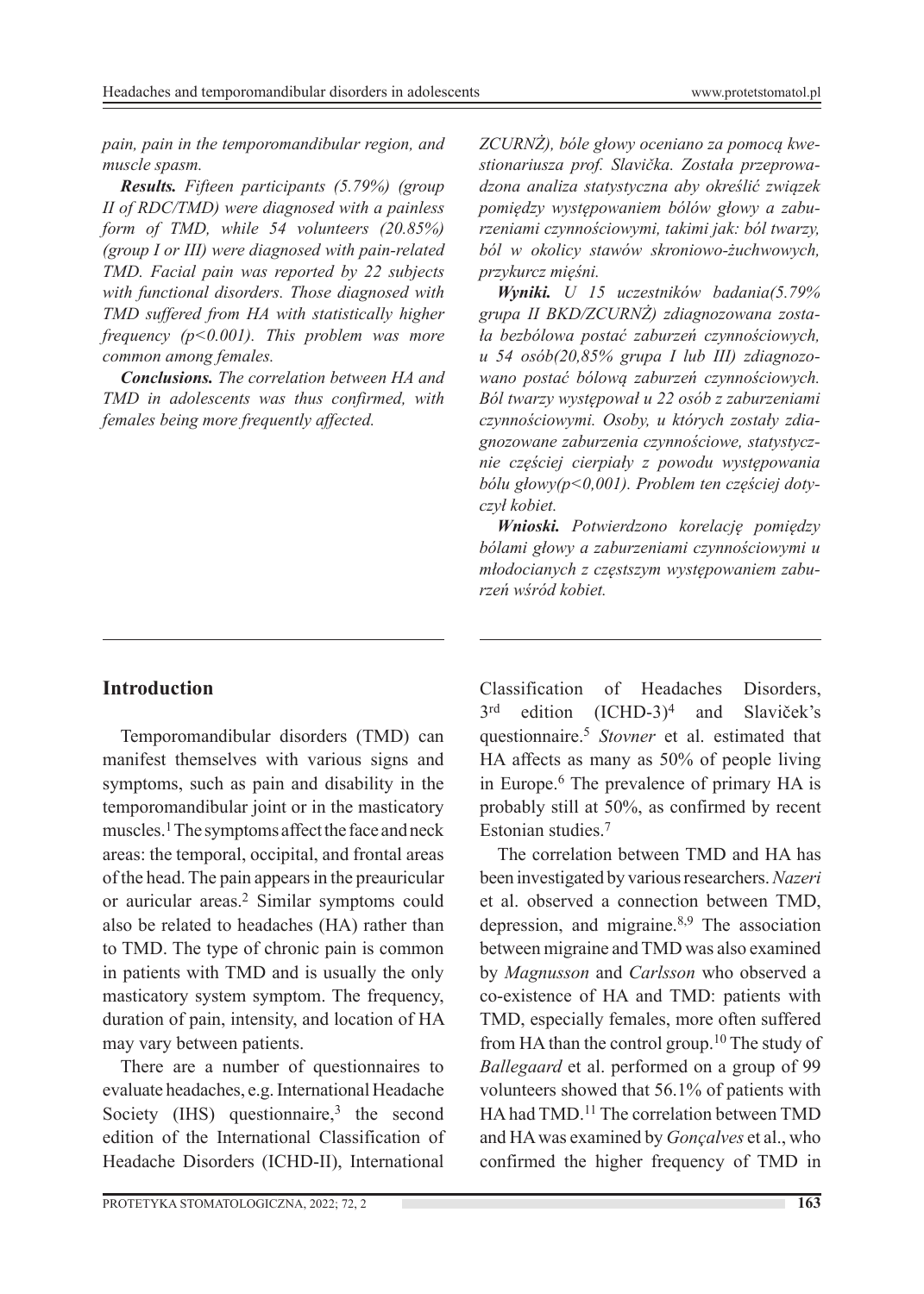groups with migraine and chronic migraine than in the control group.12 *Franco* et al. examined 226 patients (158 with TMD and 68 without TMD as control). Among individuals with TMD, 84.2% (133 participants) were female and 15.8% (25) were male. The mean age of patients was 40.1 years (females) and 41.7 years (males). In groups of patients with TMD, HA more often coexists than in the control group without TMD  $(85.5\% \text{ vs. } 45.6\%)^{13}$ . *Wozniak* et. al. observed that HA was associated with mastication muscle tone in patients with TMD.14 *Reiter* et al. noticed that headache attributed to TMD in a painful TMD can be related to a central sensitization process.<sup>15</sup>

*Gonçalves* et al. concluded that people with myofacial temporomandibular disorders more often suffer from chronic daily headaches, migraine and episodic tension-type headache. The frequency of headache episodes was related to painful temporomandibular disorders.16

In their review, *Peter Svensson* and *Abhishek Kumar* noticed that multifunctional and cognitive behavioral approaches, physiotherapy and pharmacology should be considered. The ongoing applied therapy should be modified due to the constantly changing conditions, the individualization of treatment and reference to the knowledge of phenotypes and genotypes of patients may help.17

In the research of *Ballegaard* et al. the prevalence of TMD and headaches was on the level of 56.1%. Among patients with TMD psychosocial dysfunction and depression was found as significant. They concluded that high proportion of headache patients had significant disability because of the ongoing chronic TMD pain.11 In that group of patients multidisciplinary diagnostic approaches should be carried out.18

It is known that the problem of TMD and headache is multifactorial and often coexists with depression and mental factors.9*Ballegaard* et al. emphasize the role of the masticatory examination especially in patients with

headache.<sup>11</sup> It is worth noting that headache, temporomandibular disorders, muscles pain – especially temporalis muscles – have clinical similarities, which is why more research on that topic should be conducted.19

After literature review the authors of this study decided to conduct research on a homogenous group of adolescents to estimate the prevalence of HA and TMD in the examined group, and to help prevent their coexistence by patients' education. The aim of the study was to approach a group of young people to recognize the scale of the problem.

# **Methods**

#### *Participants*

A group of volunteers, all adolescents from Poland, were examined. They were students from three randomly selected secondary schools. This group was previously described by *Loster* et al.<sup>20</sup> The volunteers were from the second year of three-year schools and from the third year of four-year high schools. Each form consisted of about 30 to 35 students. The response rate was about 70%. All the participants were informed of the aim of the examination and were asked to sign consent forms. The Bioethics Committee gave consent for the study. The examinations took place between May 2011 and February 2013.

#### *TMD classification*

TMD was classified using the Research Diagnostic Criteria for Temporomandibular Disorders (RDC/TMD), the Polish version of the RDC/TMD questionnaire translated by *Osiewicz* et al. with both Axes.<sup>21,22,</sup> The clinical examination with Axis I was performed by the same operators experienced in the examination with RDC/TMD (AW and JEL) trained and calibrated by a specialist who had received specific RDC/TMD training in 3-year specialty program in TMD and Orofacial Pain.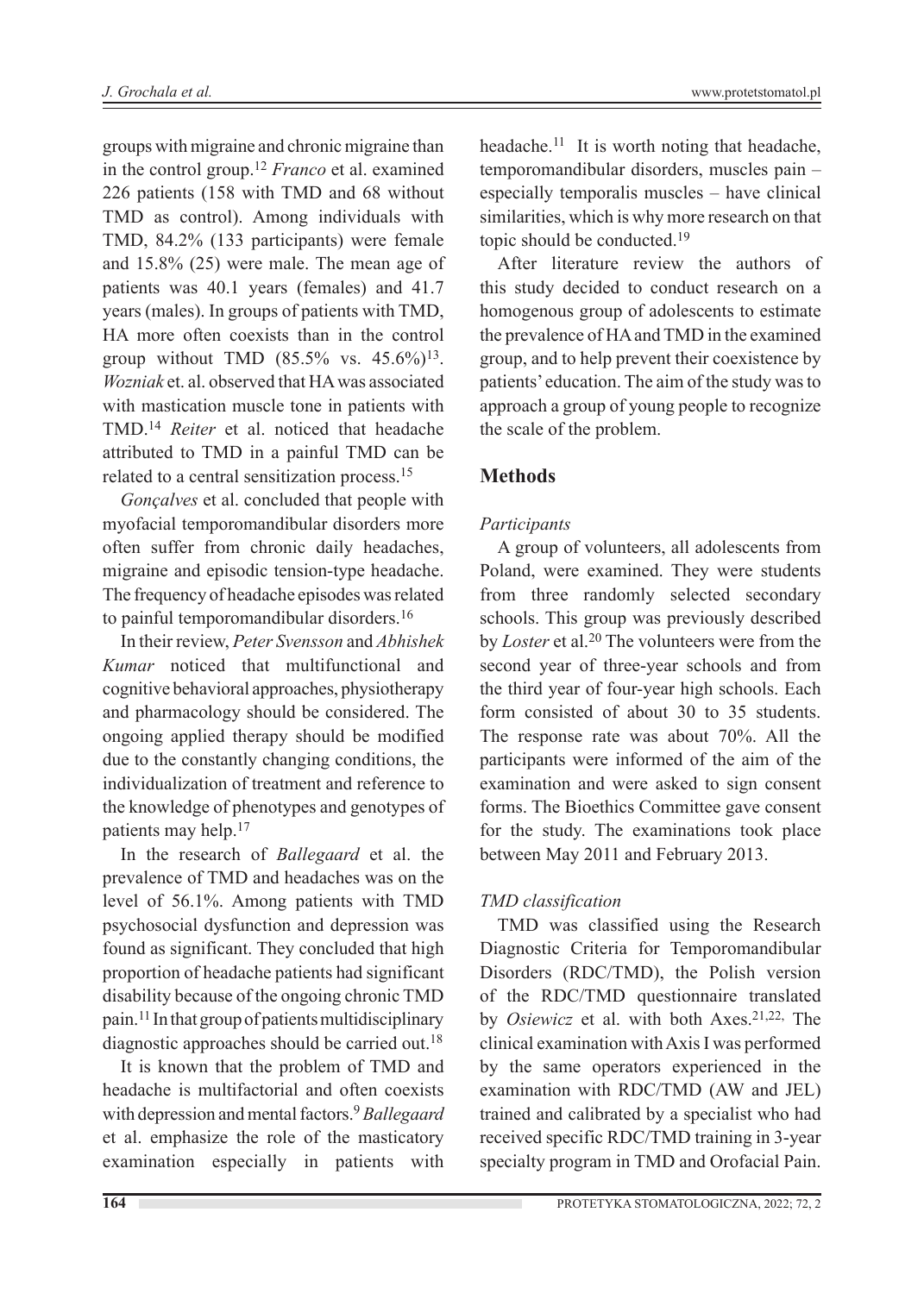Having completed both questionnaires, each participant could be diagnosed using RDC/ TMD for both sides as one of the following group of disorders: Ia – myofascial pain; Ib – myofascial pain with a limited opening; group IIa - disc displacement with reduction (without pain); IIb – disc displacement without reduction with a limited opening (without pain); IIc – disc displacement without reduction, without limited opening (without pain); group IIIa – arthralgia; IIIb - osteoarthritis; IIIc – osteoarthrosis; or lacking a diagnosis. Patients with Ia, Ib or IIIa-c diagnosis were considered as having been diagnosed with pain. Those with IIa, IIb and IIc diagnosis lacked pain. The analysis considered the participants' answers to Question 1, from Axis I in the RDC/ TMD questionnaire, which concerned pain in the TMJ region and its location on the face sides.

## *Headache*

Headache occurrence was additionally classified based on Slaviček's questionnaire, but this classification was not categorized by the type of pain.<sup>5</sup> Using this diagnostic sheet, the participants answered questions about their general health, past and present. They described their systemic diseases, dental history (including dental complaints and problems with mastication), as well as muscle pain and function. The answer "yes" or "no" to Questions 7, 8 and 9 were selected for analysis. Question 7 concerned the pain in the area of the temporomandibular joint (TMJ), as facial pain. Question 8 related to HA complaints. Question 9 was associated with cramps and spasms in the head, neck or throat.

The inclusion criteria included a fully completed Slaviček questionnaire and Axis II of the RDC/TMD by the participants, and a complete clinical physical examination with Axis I in the RDC/TMD questionnaire. The exclusion criteria included absence of consent,

patients who did not cooperate during the study, whose intellectual state was insufficient to participate in the study. Moreover, patients with trismus, active herpes and those on psychotropic drugs were excluded.

# *Statistical Analysis*

Qualitative values were compared using the chi-square test with Yates' correction for 2×2 tables or Fisher's test (significance level was 0.05). All values below 0.05 were accepted to be statistically significant. The analysis was performed in the R program, version 3.5.2.23

## **Results**

The group included 260 volunteers from secondary schools (192 females and 68 males). All participants were aged between 16.7 and 19.3 years: the mean age was 17.9 years (SD 0.57). One person was excluded because of an incomplete questionnaire. Consequently, 259 participants were included in the analysis (Table 1).

Ta b l e 1: Diagnosis in RDC/TMD and the results based on Professor Slaviček's questionnaire

| Diagnosis                                           | Participants |  |
|-----------------------------------------------------|--------------|--|
| Group I - Myofacial pain                            | 34           |  |
| Group $II$ – Disc displacements                     | 16           |  |
| Group $III - Other joint$<br>conditions             | 2            |  |
| Facial pain (Professor Slaviček's<br>questionnaire) | 22           |  |
| Pain in TMJ region *RDC/TMD)                        | 30           |  |
| Deadache (Professor Slaviček's<br>questionnaire)    | 124          |  |

## *RDC/TMD diagnosis*

TMD diagnosis according to Axis I RDC/ TMD was 26.64%. The total number of volunteers without Axis I diagnosis in RDC/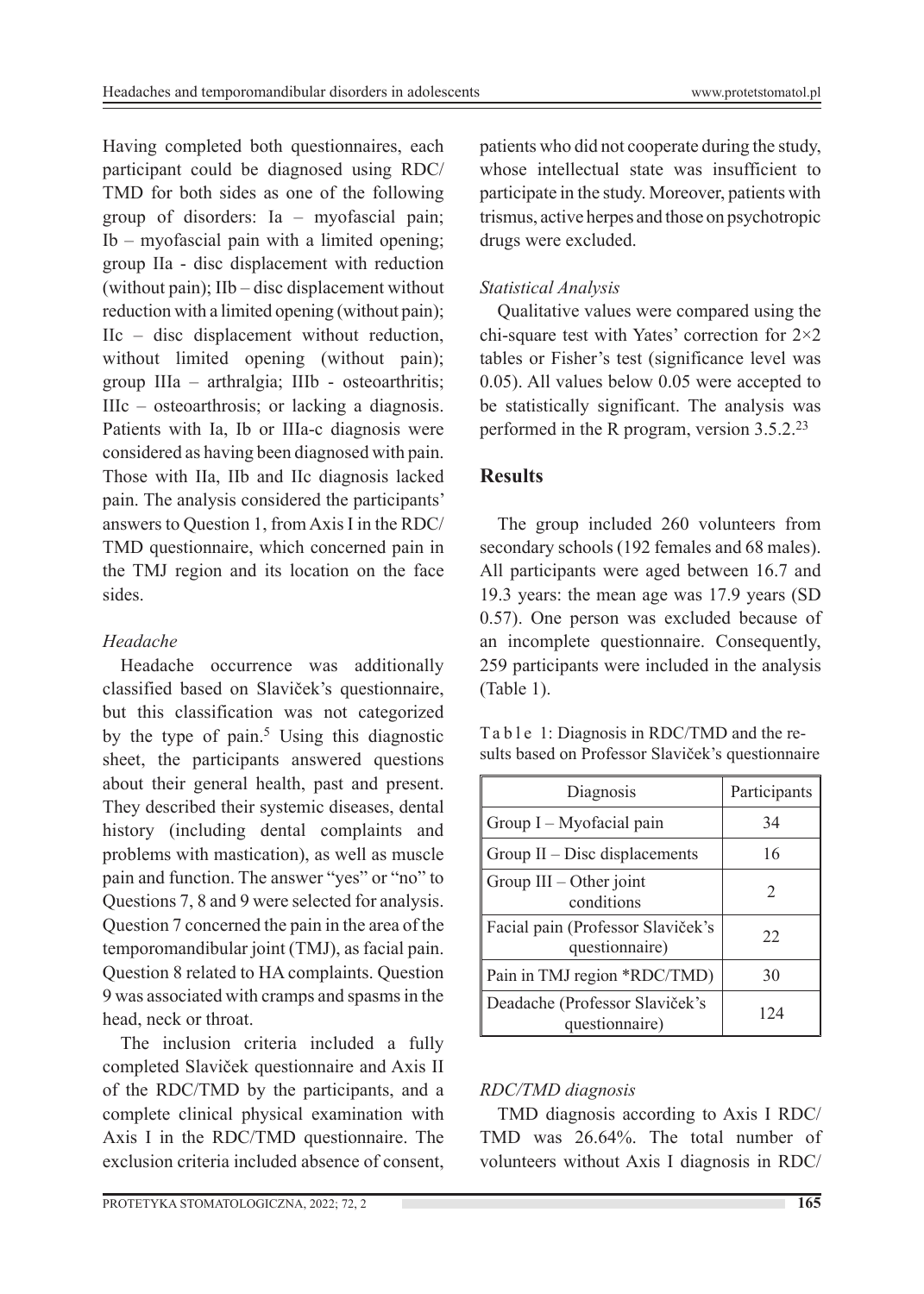TMD was 73.35%. Among the participants with Ia diagnosis (myofascial pain) for either the right or the left joint, 9.65% were diagnosed in the right joint, and 10.42% in the left. 8.88% subjects had IIa diagnosis (disc displacement with reduction) for the right or the left joint, and 1 person (0.38%) for both joints. Six participants had IIIa diagnosis (arthralgia) for either the right or the left joint and 1.93% subjects in both sides. None of the participants had IIIb diagnosis. One person was diagnosed with IIIc (osteoarthrosis), in this case for both joints.

#### *Headache*

Thirty patients (11.58%) reported pain in the jaw joints region as a facial pain, and 88.42% did not, based on the Question 7 from the Slaviček questionnaire. Of all the respondents, 47.88% participants complained of the occurrence of headache; females were especially affected (102 subjects, or 53.12% of all respondents with HA). Also 22 men (8.49%) reported headache, which accounted for 32.84% of all the patients with HA problems. One hundred thirty-five (52.12%) participants had no HA problem based on their answer to the Question 8. The final question (number 9) concerned cramps and spasms in the head, neck, or throat area. The positive answer was recorded for 26 females (13.54%) and 5 males (7.46%). Table 2 presents the co-occurrence of HA and facial pain. Patients with HA had facial pain more often than those without HA, and the difference was statistically significant.

#### *Correlation between TMD and HA*

The patients diagnosed with TMD statistically more frequently suffered from HA. Slaviček's questionnaire indicated that HA was more common among females (53.12% from the group of the examined females), with statistical significance p=0.007 chi2. The pain occurred in 32.84% of males. In the group of 259 respondents 69 people had TMD and 124 patients had HA. Both TMD and HA were reported in the group of 54 patients. There were 15 patients with TMD and without HA.

Study participants indicated which side of their face was more painful. Their answers are presented in Figure 1; there was no statistically significant difference between sides.

Statistical analysis shows that pain in the TMJ region on the left or the right side of the body is not associated with tension or contractures in the head area. The result was not statistically significant ( $p$ >0.05; for the right side,  $p$ =0.074, Fisher's test; and for the left side,  $p=0.401$ , Fisher's test). The chi-square and Fisher's tests revealed significant differences between patients with pain in the TMJ area  $(p<0.001,$ Fisher's test) and those without  $(p=0.002 \text{ chi}^2)$ . Statistical analysis showed that the first group suffered from HA more often. These findings are presented in Figure 2.

Among the fifteen patients diagnosed with IIa by the RDC/TMD (that is, diagnosis without pain), two subjects noted in Slaviček's questionnaire that they suffered from HA. In turn, 20.85% volunteers diagnosed with Ia, IIIa or IIIc by the RDC/TMD also confirmed the

|  | Table 2: Relationship between headache and facial pain |  |  |  |
|--|--------------------------------------------------------|--|--|--|
|  |                                                        |  |  |  |

|                | Headache $(N=124)$ | No headache $(N=135)$ | n*    |
|----------------|--------------------|-----------------------|-------|
| Facial pain    | $16(12.90\%)$      | $6(4.44\%)$           | 0.027 |
| No facial pain | $108(87.10\%)$     | $129(95.56\&)$        |       |

\* chi-square test.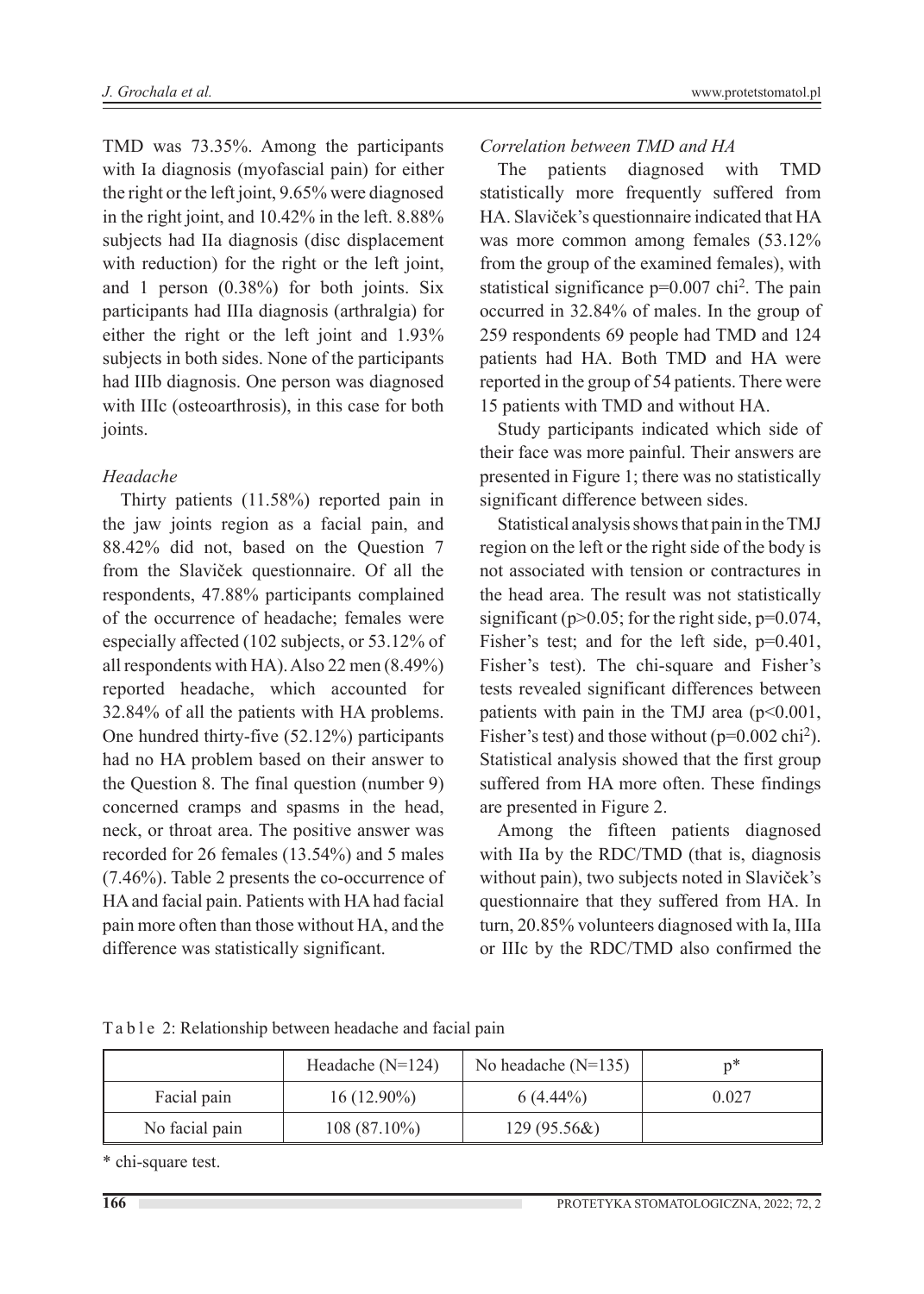

*Ryc. 1. Pain incidence by side of the face.*

prevalence of HA. There were 14.67% of such patients with both HA and pain diagnosis. The results of the chi-square and Fisher's tests were statistically significant ( $p<0.001$ , chi<sup>2</sup>).

The differences between patients with Ia, IIIa or IIIc and without a pain diagnosis (IIa) were also examined. These two groups were considered in terms of the occurrence of facial pain, tension, and contractures in the head area, and of pain in the TMJ area. These results proved statistically insignificant (p>0.050). However, they are presented in Figure 3 due to the frequency of pain diagnosis.

The results confirm that females suffer from HA more often than men. The study group included 102 females (53.12%) and 22 males (32.84%). The pain-free diagnosis was made for fifteen participants (5.79%) (group II of RDC/ TMD), while painful types were diagnosed in 54 patients (20.85%) (group Ia or IIIa or IIIc of pain-related TMD). Pain in the TMJ region, as per Axis I of the RDC/TMD, was reported by 30 patients (11.58%), and HA, as per Slaviček's questionnaire, was noted in 124 adolescents (47.88%). Facial pain was reported by 22 patients (8.49%), while 31 (11.97%) participants noted tension-type HAs.

## **Discussion**

The clinical diagnostic results confirm that patients with pain diagnosis in RDC/TMD often suffer from HA. Furthermore, HA more



*Ryc. 2. Location of pain in patients with HA and facial pain.*



*Ryc. 3. Relationships between patients with and without pain diagnosis (by RDC/TMD) and pain localization.*

commonly occurs together with facial pain. It is also worth considering the results that were not statistically significant; in every case, patients with pain diagnoses more frequently had problems with facial pain  $(p=0.544ch<sup>2</sup>)$ or tensions and contractures (p=0.271chi2), as well as with the pain in the TMJ area (0.441chi2), than did patients without pain. One strength of the present study is that all volunteers were of a similar age, just nearing the end of the development period, which is valuable in the analysis of the results. Slight age deviations make it possible to infer on the basis of a group in a similar developmental period, similar living environment, which enables a reliable generalization of the results for this age group. Our findings confirm those of other researchers.12 *Franco* et al. examined 226 patients, though of different ages: the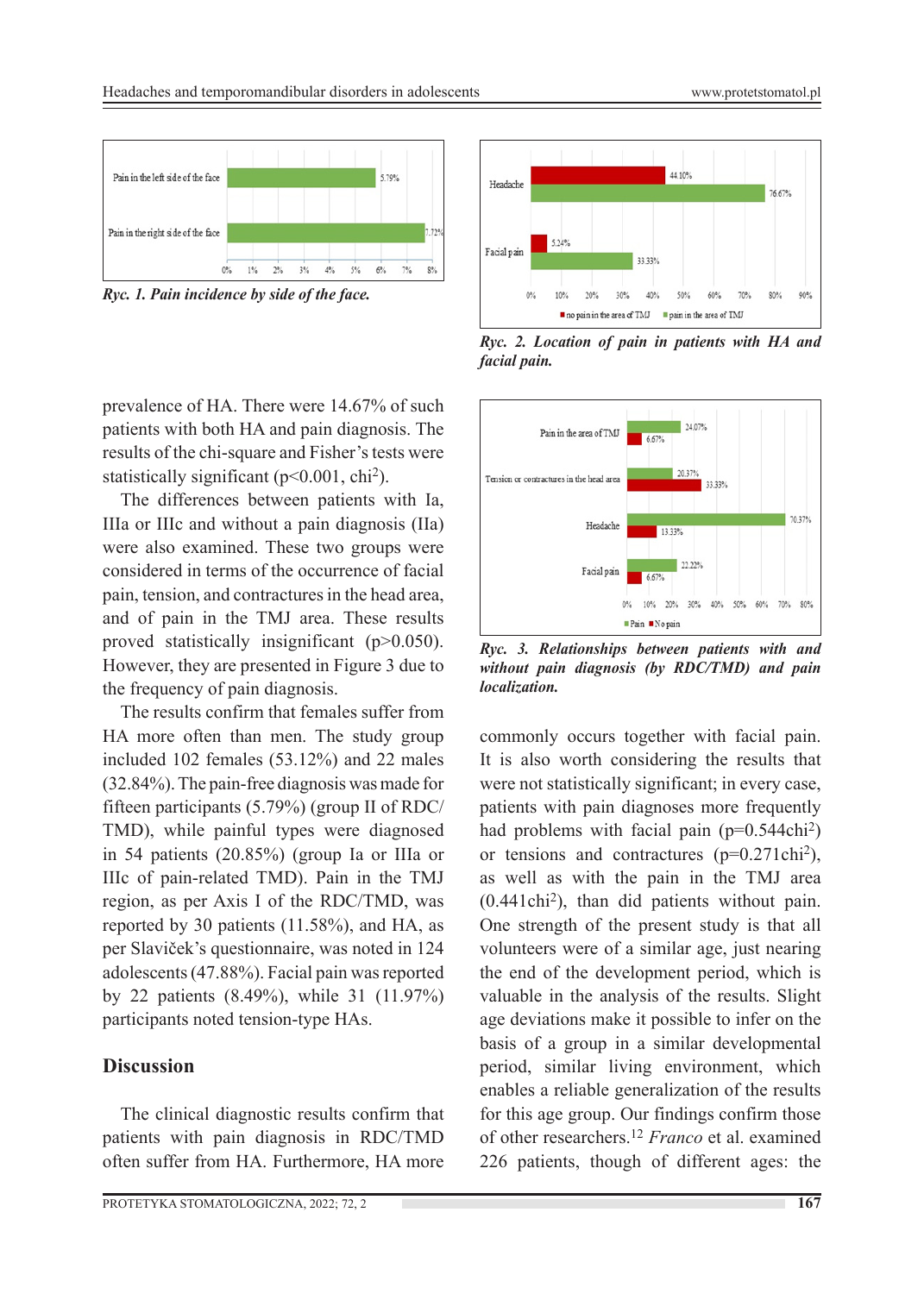female patients with TMD were on average 40.1 years old, while the men were on average 41.7 years old. In the control group, the mean age was 38.4 for females and 36.8 for males; 185 females and 41 males were included. The number of females examined in our study was 192, and the number of males 67, giving 259 participants in total. The gender distribution of the subjects was similar. The results from the current study are in agreement with the findings of the *Franco's* study in the sense that gender prevalence of the examined problems starts with the subjects' development time and the hormone associations need to be explored in the future.

*Gonçalves* et al. recruited 38 females with migraines, 23 with chronic migraines, and 30 without HA, with ages ranging from 20 to 55 years. The patients were examined using the Second Edition of the International Classification of Headache Disorders (ICHD-II) and RDC/TMD, leading to diagnoses of TMD in ten females without HA (33.33% of all the examined), 33 (86.8%) females with migraines, and 21 (91.3%) females with chronic migraines.12 The researchers' conclusion was that there was an association between TMD diagnosis with migraine and chronic migraine. The results showed that females had a higher prevalence were at greater risk of TMD. Despite the different ages of the participants, their conclusion agreed with that of the present study.

*Ashraf* et al. examined 5876 volunteers in three age categories: 30–44, 45–59, and 60 years and older, using RDC/TMD and questions regarding HA in interviews during home visits. The researchers observed that the prevalence of TMD and migraine was higher in females than in males in every one of the three age categories.24 It was also confirmed that the prevalence of TMD was associated with the prevalence of migraine, especially in the case of muscular TMD.22,24

The correlation between TMD and primary HA can be explained via the continuous stimulation of the trigeminal subnucleus caudalis. This, in turn, affects the frequency and intensity of primary HA.25,26 Due to the overlapping symptomatic areas of TMD and HA, patients often seek help from neurologists; it is less obvious to patients that they could turn to dentists for help. The prevalence of TMD in females may be associated with depression and anxiety, as was the case in the research of *Nazeri* et al., who concluded that depression and anxiety could modify both conditions through their association with TMD and HA.8 *Fernandes* et al. came to the same conclusion that TMD and HA were comorbidities in young patients; however, the age of their patients was different, at 13-15 years old.<sup>27</sup>

*Vivaldi* et al. reported that patients with HA which was attributed to TMD suffered more often from painful areas in the head and neck region, and had higher TMD pain intensity.28

As *Memmedova* et al. and *Greenbaum* et al. stated in the study on HA and TMD that it often coexisted but nowadays the knowledge is vast as the different type of headaches are known and significant.29,30

On the other hand, following *Alonso-Blanco* et al. who examined the female group of patients aged over 45 years, TMD diagnosis and myofascial trigger points had important role in the reported.31

*Więckiewicz* et al. described the relationship between TMD based on DC/TMD questionnaire and HA using the newest version of ICHD-3. Their research evaluated 213 participants, of which 149 were females and 64 males; the mean age was 37 years. Their conclusion was that HA was more frequent in patients suffering from painful TMD.<sup>32</sup> The coexistence of HA and TMD symptoms leads patients to seek help from different medical specialists; most often, patients go to see a neurologist, but no dysfunction is found. Medical specialists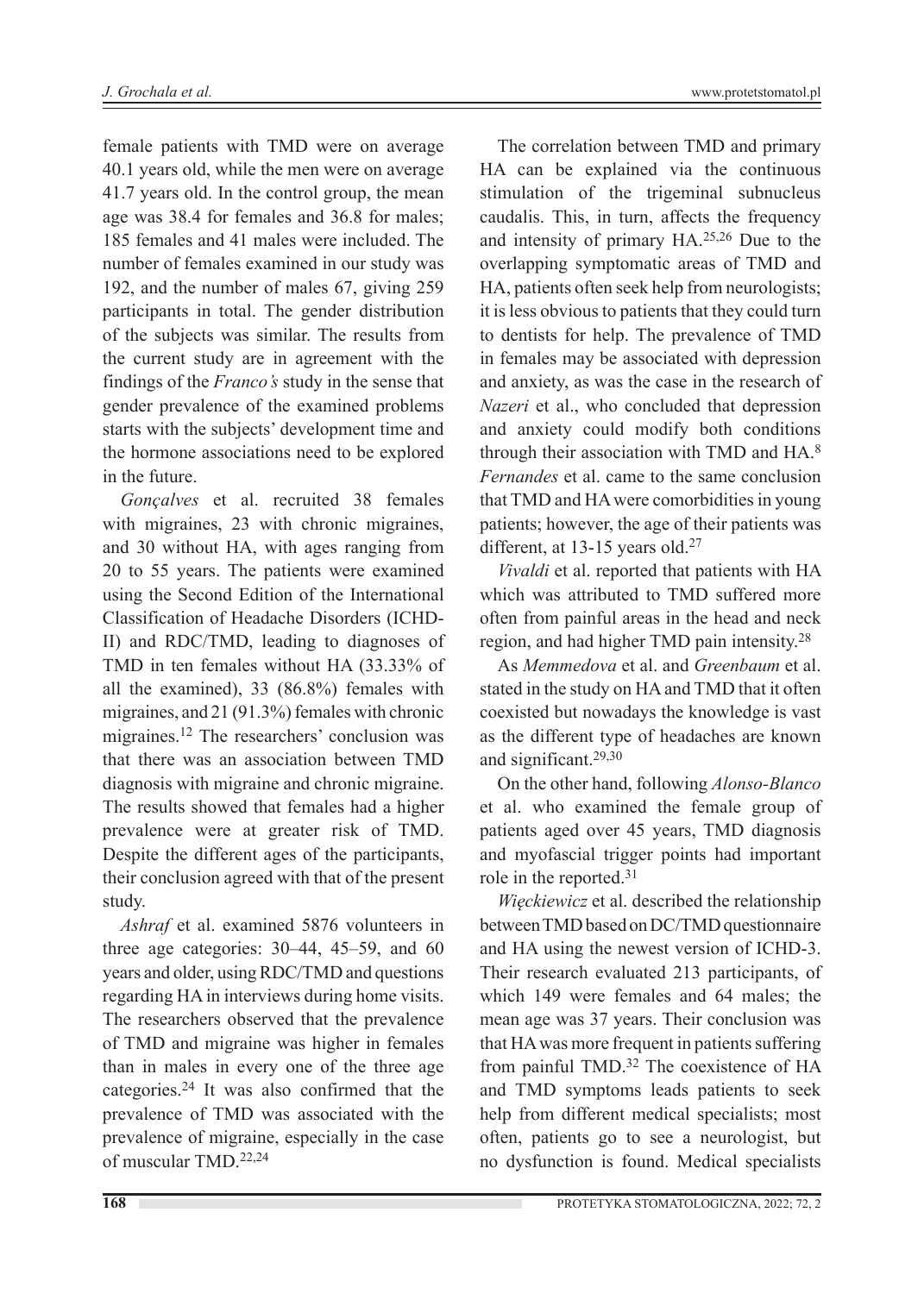generally do not associate the presented symptoms with dental problems. If symptoms persist for a long time, and there is no diagnosis or treatment, the prognosis for TMD worsens. Various health problems also affect TMD: *Demir* et al. noted significantly higher parathyroid hormone level in people with TMD. They concluded that vitamin D deficiency should be assessed, as there was an influence of hormones. The mean age of the 50 patients with TMD was 28.24 ±10.41 years; 39 were female and 11 male. The mean age of the control group was 30.90±8.49 years. The results are valuable, but the age range is wide, as biological age is different and there are hormonal differences. The study showed that hormones had an effect on TMD, but further research is needed, as the age range of 18 to 38 may involve major hormonal fluctuations, especially for females. To gain more detailed insights, groups that are more homogeneous in age should be used.<sup>33</sup> Group of patients in the study described here was homogeneous in age. The results allow one to conclude that in relatively young there is a co-occurrence of TMD and HA. It is worth considering the growth and maturation because the explanation could be found in these factors. Additionally, the influence of sex hormones on the occurrence of these conditions should be carefully considered.

Another important fact is that in patients with TMD the correlation with psychological factors e.g. depression, somatization and symptoms of anxiety was found.34,35 This can make a proper diagnosis difficult.

A lot of researchers included into the examination patients of different age, with large discrepancy. What is more, older people more often suffer from general diseases. The group included in the current research was similar in age, and the participants were of good general health, which facilitated the examination, and the results could be compared with the group without additional diseases.

Sex hormones also affect the prevalence of joint hypermobility. *Graf* et al. examined 1005 patients aged from 10 to 18 years. They concluded that there was a positive relation between testosterone, estradiol, sexhormone-binding-globulin serum level, and hypermobility in both genders.<sup>36</sup>

The risk of disease increases with age, which also affects TMD and HA. Age variations in the study group and the different levels of maturity can affect the research conclusion; this is very often the weak point of studies. For this reason, the strong point of the present study was that it was carried out using an agehomogeneous group of healthy adolescents. Participants were all of young biological ages at the end of their puberty period and were volunteers who presented without symptoms; they had not sought medical assistance. Some of them may have had problems, but did not seek any medical help. The use of RDC/TMD instead of DC/TMD is a limitation, especially if it is a gold standard for TMD diagnosis today. Unfortunately, the official translation is still not available in Polish and it results in the bioethical committee disagreement for the research if the DC/TMD is to be used. The use of Slavicek's questionnaire could be also interpreted as a limitation, but the results from that survey were compared with a validated RDC/TMD questionnaire.

# **Conclusion**

Our research has confirmed the correlation between HA and TMD also in adolescents. Further research on both conditions and their co-existence should be carried out. It ought to be noted that each of these conditions can be diagnosed and treated by a range of specialists. The use of the newest validated research standards is necessary in further research. Cooperation in diagnosis and treatment between dentists and neurologists should also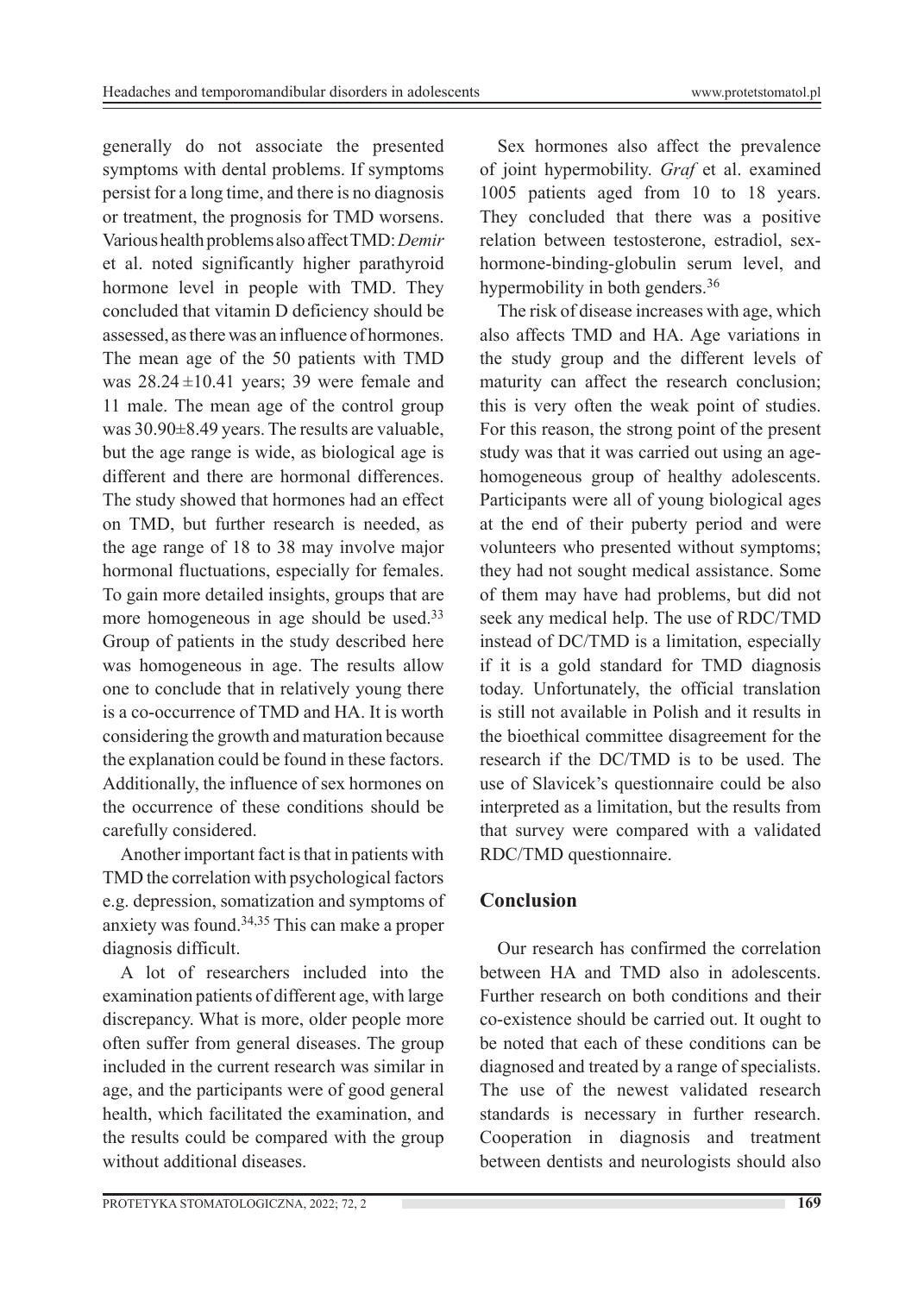be considered. Our results show the presence of headache in patients with TMD, with females being more frequent sufferers.

#### **Ethical Considerations**

The study was conducted according to the guidelines of the Declaration of Helsinki and approved by the Bioethics Committee of [Blinded] University Medical College.

#### **Conflicting Interest (If present, give more details)**

The authors declare that they have no conflicts of interest regarding the publication of this paper.

#### **References**

- 1. *Akhter R, Morita M, Ekuni D,* et al.: Selfreported aural symptoms, headache and temporomandibular disorders in Japanese young adults. BMC Musculoskeletal Disorders 2013; 14(1): 1-7.
- 2. *Lam DK, Lawrence HP, Tenenbaum HC:*  Aural symptoms in temporomandibular disorder patients attending a craniofacial pain unit. J Orofac Pain 2001; 15(2): 146-157.
- 3. Society HCC of the IH. Classification and diagnostic criteria for headache disorders, cranial neuralgias and facial pain. Cephalalgia 1988; 8(7): 1-96.
- 4. Society HCC of the IH. The international classification of headache disorders, (beta version). Cephalalgia 2013; 33(9): 629-808.
- 5. *Slavicek R:* The Masticatory Organ. Klosterneuburg: Gamma Medizinischwissenschaftliche Fortbildungs-GmbH; 2006; 313-315.
- 6. *Stovner LJ, Andree C:* Prevalence of headache in Europe: a review for the Eurolight project. J Headache Pain 2010; 11(4): 289.
- 7. *Toom K, Raidvee A, Allas KH,* et al.: The prevalence of primary headache disorders in the adult population of Estonia. Cephalalgia 2019; 39(7): 883-891.
- 8. *Nazeri M, Ghahrechahi HR, Pourzare A,*  et al.: Role of anxiety and depression in association with migraine and myofascial pain temporomandibular disorder. Indian J Dent Res 2018; 29(5): 583-587. doi:10.4103/0970- 9290.244932
- 9. *Lipton RB, Hamelsky SW, Kolodner KB, Steiner TJ, Stewart WF:* Migraine, quality of life, and depression: a population-based casecontrol study. Neurology 2000; 55(5): 629- 635. doi:10.1212/wnl.55.5.629
- 10. *Magnusson T, Carlsson GE:* Recurrent headaches in relation to temporomandibular joint pain-dysfunction. Acta Odontologica Scandinavica 1978; 36(5-6): 333-338.
- 11. *Ballegaard V, Thede-Schmidt-Hansen P, Svensson P, Jensen R:* Are headache and temporomandibular disorders related? A blinded study. Cephalalgia 2008; 28(8): 832- 841.
- 12. *Gonçalves MC, Florencio LL, Chaves TC, Speciali JG, Bigal ME, Bevilaqua-Grossi D:* Do women with migraine have higher prevalence of temporomandibular disorders? Braz J Phys Ther 2013; 17(1): 64-68. doi:10.1590/s1413-35552012005000054
- 13. *Franco AL, Gonçalves DA, Castanharo SM, Speciali JG, Bigal ME, Camparis CM:* Migraine is the most prevalent primary headache in individuals with temporomandibular disorders. J Orofac Pain 2010; 24(3): 287-292.
- 14. *Wozniak E, Loster JE, Wieczorek A:* Relation between headache and mastication muscle tone in adolescents. Pain Research and Management 2018; 2018.
- 15. *Reiter S, Emodi-Perlman A, Kasiel H,* et al.: Headache Attributed to Temporomandibular Disorders: Axis I and II Findings According to the Diagnostic Criteria for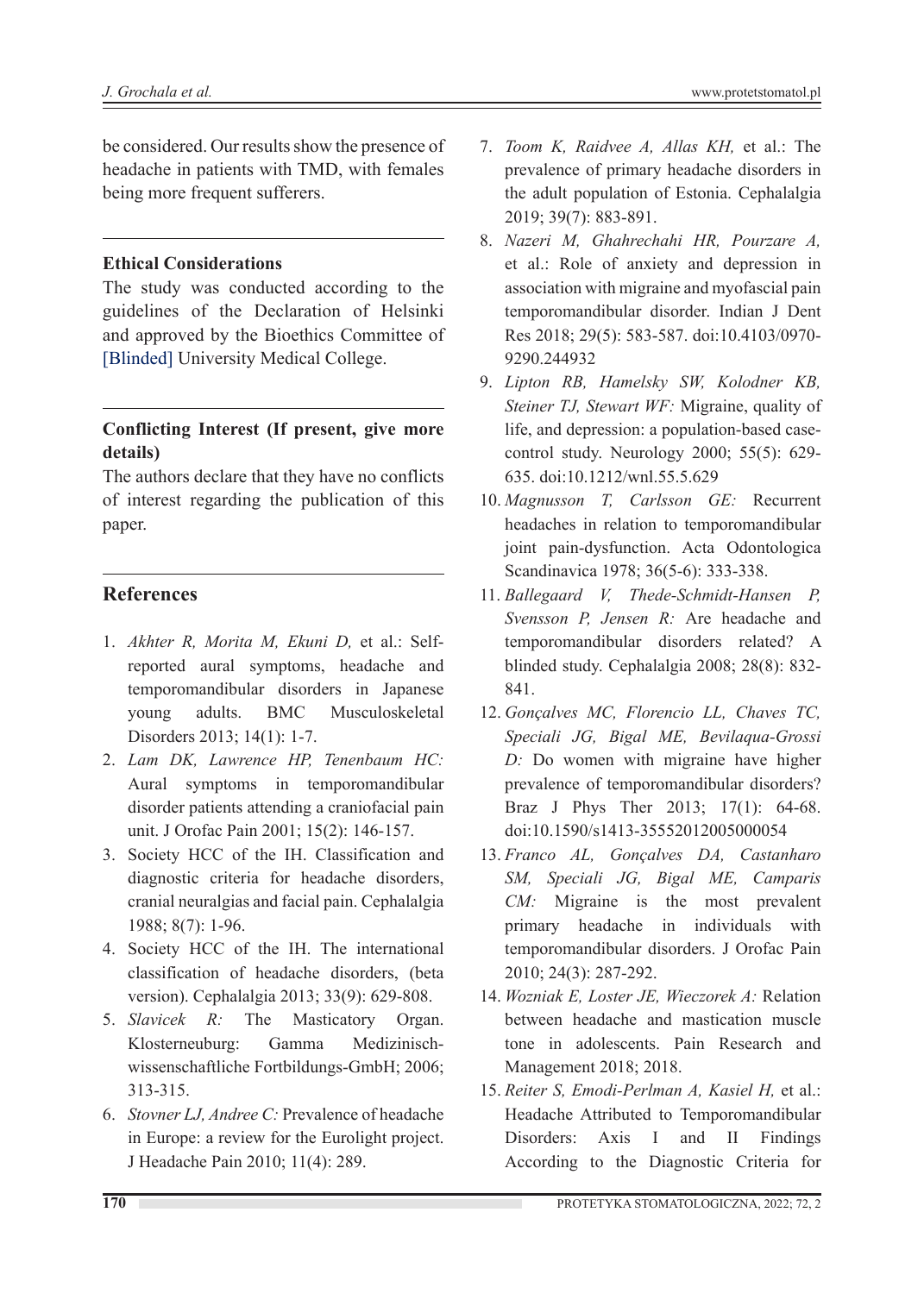Temporomandibular Disorders. Journal of oral & facial pain and headache 2021; 35(2): 119-128.

- 16. *Gonçalves DAG, Camparis CM, Speciali JG, Franco AL, Castanharo SM, Bigal ME:* Temporomandibular Disorders Are Differentially Associated With Headache Diagnoses: A Controlled Study. The Clinical Journal of Pain 2011; 27(7): 611-615. doi:10.1097/AJP.0b013e31820e12f5
- 17. *Svensson P, Kumar A:* Assessment of risk factors for oro-facial pain and recent developments in classification: implications for management. J Oral Rehabil 2016; 43(12): 977-989. doi:10.1111/joor.12447
- 18. *Conti PCR, Costa YM, Gonçalves DA, Svensson P:* Headaches and myofascial temporomandibular disorders: overlapping entities, separate managements? J Oral Rehabil 2016; 43(9): 702-715. doi:10.1111/ joor.12410
- 19. *Exposto FG, Renner N, Bendixen KH, Svensson P:* Pain in the temple? Headache, muscle pain or both: A retrospective analysis. Cephalalgia 2021; 41(14): 1486-1491. doi: 10.1177/03331024211029234
- 20. *Loster JE, Osiewicz MA, Groch M, Ryniewicz W, Wieczorek A:* The Prevalence of TMD in Polish Young Adults. J Prosthodont 2017; 26(4): 284-288. doi: 10.1111/jopr.12414
- 21. *Osiewicz M, Lobbezoo F, Loster B, Wilkosz M, Naeije M, Ohrbach R:* Badawcze kryteria diagnostyczne zaburzeń czynnościowych układu ruchowego narządu żucia BKD/ ZCURNŻ – polska wersja dwuosiowego systemu diagnostycznego ZCURNŻ. Protet Stomatol 2010; 60(6), 433-444. Published online 2010.
- 22. *Osiewicz M, Lobbezoo F, Loster BW, Wilkosz M, Naeije M, Ohrbach R:* Research Diagnostic Criteria for Temporomandibular Disorders (RDC/TMD): The Polish version of a dual-axis system for the diagnosis of TMD.\* RDC/TMD form. J Stomatol 2013; 66.
- 23. *Team RCR:* A language and environment for statistical computing. Published online 2013.
- 24. *Ashraf J, Zaproudina N, Suominen AL, Sipilä K, Närhi M, Saxlin T:* Association Between Temporomandibular Disorders Pain and Migraine: Results of the Health 2000 Survey. J Oral & Facial Pain & Headache 2019; 33(4).
- 25. *Jensen TS:* Recent advances in pain research: implications for chronic headache. Cephalalgia 2001; 21(7): 765-769.
- 26. *Woolf CJ.* Central sensitizationuncovering the relation between pain and plasticity. Anesthesiology: The Journal of the American Society of Anesthesiologists. 2007; 106(4): 864-867.
- 27. *Fernandes G, Arruda MA, Bigal ME, Camparis CM, Gonçalves DA:* Painful temporomandibular disorder is associated with migraine in adolescents: a case-control study. The J Pain 2019; 20(10): 1155-1163.
- 28. *Vivaldi D, Di Giosia M, Tchivileva IE, Jay GW, Slade GD, Lim PF:* Headache attributed to TMD Is Associated With the Presence of Comorbid Bodily Pain: A Case-Control Study. Headache: The Journal of Head and Face Pain 2018; 58(10): 1593-1600. doi: 10.1111/ head.13404
- 29. *Memmedova F, Emre U, Yalın OÖ, Doğan OC:* Evaluation of temporomandibular joint disorder in headache patients. Neurol Sci 2021; 42(11): 4503-4509. doi: 10.1007/ s10072-021-05119-z
- 30. *Greenbaum T, Dvir Z, Emodi-Perlman A, Reiter S, Rubin P, Winocur E:* The association between specific temporomandibular disorders and cervicogenic headache. Musculoskeletal Science and Practice 2021; 52: 102321. doi: 10.1016/j.msksp.2021.102321
- 31. *Alonso-Blanco C, Fernández-de-las-Peñas C, de-la-Llave-Rincón AI, Zarco-Moreno P, Galán-del-Río F, Svensson P:* Characteristics of referred muscle pain to the head from active trigger points in women with myofascial temporomandibular pain and fibromyalgia